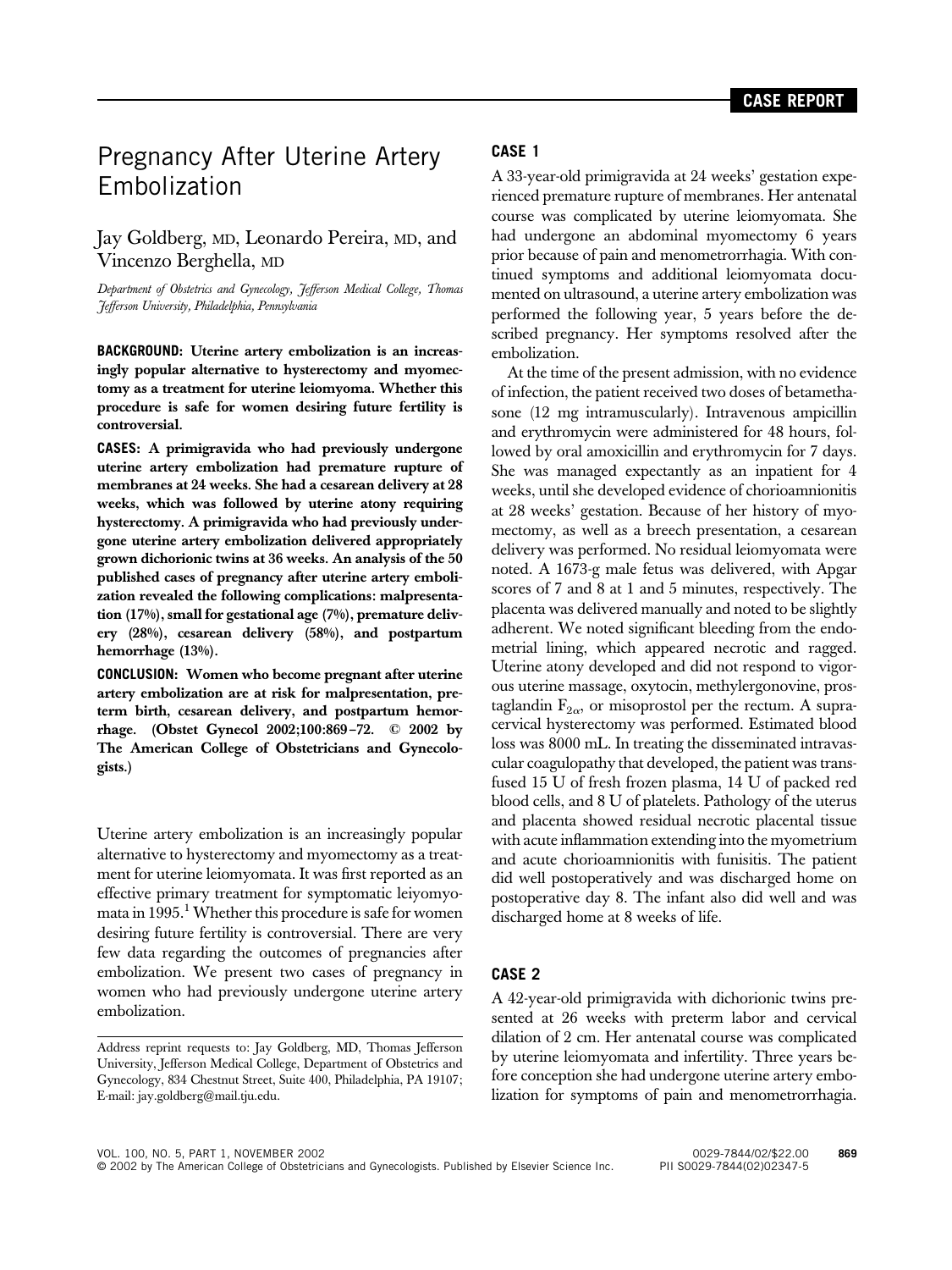**Table 1.** Published Cases of Pregnancy After Uterine Artery Embolization

| Case                  | Indication for<br>Reference<br>embolization    |                            | Pregnancy<br>outcome        | <b>Birth</b><br>weight   | Comments                                                                                                         |  |
|-----------------------|------------------------------------------------|----------------------------|-----------------------------|--------------------------|------------------------------------------------------------------------------------------------------------------|--|
| $\mathbf{1}$<br>$\,2$ | Forssman $(1982)^3$<br>Chapman $(1985)^4$      | <b>AVM</b><br>GTD/AVM      | Term CD<br>$32$ -wk, CD     | AGA<br>AGA               | Elective CD<br>Previa, PTL, postpartum                                                                           |  |
| $\,3$<br>4            | Poppe $(1987)^5$<br>Tacchi $(1988)^6$          | AVM<br>GTD/AVM             | 35-wk, SVD<br>$30$ -wk, CD  | <b>AGA</b><br><b>AGA</b> | hemorrhage<br>PTL<br>Fetal distress, listeriosis                                                                 |  |
| 5<br>6                | Pattinson $(1994)^7$<br>Chow $(1995)^8$        | Cervical pregnancy<br>AVM  | Term SVD<br>Term SVD        | AGA<br><b>AGA</b>        | <b>IVF</b><br>Postpartum hemorrhage                                                                              |  |
| 7<br>$\,8\,$          | Gaens $(1996)^9$<br>McIvor $(1996)^{10}$       | <b>AVM</b><br>GTD          | 34-wk, delivery<br>"Infant" | AGA<br><b>NA</b>         |                                                                                                                  |  |
| 9                     | McIvor $(1996)^{10}$                           | <b>GTD</b>                 | "Infant"                    | <b>NA</b>                |                                                                                                                  |  |
| 10                    | McIvor $(1996)^{10}$                           | <b>GTD</b>                 | "Infant"                    | <b>NA</b>                |                                                                                                                  |  |
| 11                    | Stancato-Pasik (1997) <sup>11</sup>            | Previa/accreta             | Term SVD                    | NA                       |                                                                                                                  |  |
| 12                    | Stancato-Pasik (1997) <sup>11</sup>            | Accreta/abruptio placentae | Term SVD                    | NA                       |                                                                                                                  |  |
| $13\,$                | Bradley $(1998)^{12}$                          | Leiomyomata                | NA                          | <b>NA</b>                |                                                                                                                  |  |
| 14                    | Ravina (2000) <sup>13</sup>                    | Leiomyomata                | 28-wk, SVD                  | AGA                      | AIDS, streptococcal<br>septicemia                                                                                |  |
| $15\,$                | Ravina (2000) <sup>13</sup>                    | Leiomyomata                | SAB                         | NA                       | AMA(41 y old)                                                                                                    |  |
| 16                    | Ravina (2000) <sup>13</sup>                    | Leiomyomata                | $35$ -wk, CD                | AGA/SGA                  | Twins, preeclampsia                                                                                              |  |
| 17                    | Ravina $(2000)^{13}$                           | Leiomyomata                | SAB                         | NA                       | AMA (40 y old)                                                                                                   |  |
| 18                    | Ravina (2000) <sup>13</sup>                    | Leiomyomata                | SAB.                        | NA                       | AMA (41 y old)                                                                                                   |  |
| 19                    | Ravina (2000) <sup>13</sup>                    | Leiomyomata                | SAB                         | NA                       | $AMA$ $(42 \text{ y old})$                                                                                       |  |
| 20                    | Ravina $(2000)^{13}$                           | Leiomyomata                | SAB                         | NA                       | AMA $(42 \text{ y old})$                                                                                         |  |
| 21                    | Ravina (2000) <sup>13</sup>                    | Leiomyomata                | Term CD                     | <b>AGA</b>               | Elective CD                                                                                                      |  |
| $22\,$                | Ravina (2000) <sup>13</sup>                    | Leiomyomata                | Term SVD                    | SGA                      |                                                                                                                  |  |
| 23                    | Ravina $(2000)^{13}$                           | Leiomyomata                | Term CD                     | <b>AGA</b>               | Elective repeat CD                                                                                               |  |
| $24\,$                | Ravina (2000) <sup>13</sup>                    | Leiomyomata                | Term CD                     | <b>AGA</b>               | Failed induction at 42 wk                                                                                        |  |
| 25                    | Ravina $(2000)^{13}$                           | Leiomyomata                | Term SVD                    | AGA                      |                                                                                                                  |  |
| $26\,$                | Vashisht $(2001)^{14}$                         | Leiomyomata                | Term CD                     | <b>AGA</b>               |                                                                                                                  |  |
| $27\,$                | Ciraru-Vigneron (2001) <sup>15</sup>           | Leiomyomata                | Term SVD                    | <b>NA</b>                |                                                                                                                  |  |
| 28                    | Ciraru-Vigneron (2001) <sup>15</sup>           | Leiomyomata                | Term SVD                    | NA                       |                                                                                                                  |  |
| 29                    | Ciraru-Vigneron $(2001)^{15}$                  | Leiomyomata                | Term CD                     | NA                       | Elective CD                                                                                                      |  |
| $30\,$                | Ciraru-Vigneron (2001) <sup>15</sup>           | Leiomyomata                | SAB                         | NA                       |                                                                                                                  |  |
| 31                    | Ciraru-Vigneron (2001) <sup>15</sup>           | Leiomyomata                | TAB                         | NA                       |                                                                                                                  |  |
| $32\,$                | McLucas $(2001)^{16}$                          | Leiomyomata                | Term SVD                    | <b>AGA</b>               | <b>CPD</b>                                                                                                       |  |
| $33\,$<br>34          | McLucas $(2001)^{16}$<br>McLucas $(2001)^{16}$ | Leiomyomata                | Term CD<br>Term CD          | <b>AGA</b><br>AGA        |                                                                                                                  |  |
| $35\,$                | McLucas $(2001)^{16}$                          | Leiomyomata                | Term SVD                    | AGA                      | Breech, preeclampsia                                                                                             |  |
| 36                    | McLucas $(2001)^{16}$                          | Leiomyomata                | Term SVD                    | <b>AGA</b>               |                                                                                                                  |  |
| 37                    | McLucas $(2001)^{16}$                          | Leiomyomata<br>Leiomyomata | Term CD                     | AGA                      | <b>CPD</b>                                                                                                       |  |
| 38                    | McLucas $(2001)^{16}$                          | Leiomyomata                | Term CD                     | AGA                      | <b>Breech</b>                                                                                                    |  |
| 39                    | McLucas $(2001)^{16}$                          | Leiomyomata                | $32$ -wk, CD                | AGA                      | Previa, abruption                                                                                                |  |
| 40                    | McLucas $(2001)^{16}$                          | Leiomyomata                | Term CD                     | AGA                      | <b>Breech</b>                                                                                                    |  |
| 41                    | McLucas $(2001)^{16}$                          | Leiomyomata                | Term CD                     | <b>AGA</b>               | Prior myomectomy                                                                                                 |  |
| $42\,$                | McLucas $(2001)^{16}$                          | Leiomyomata                | SAB                         | NA                       |                                                                                                                  |  |
| 43                    | McLucas $(2001)^{16}$                          | Leiomyomata                | SAB                         | NA                       |                                                                                                                  |  |
| 44                    | McLucas $(2001)^{16}$                          | Leiomyomata                | SAB                         | NA                       |                                                                                                                  |  |
| 45                    | McLucas $(2001)^{16}$                          | Leiomyomata                | SAB                         | NA                       |                                                                                                                  |  |
| 46                    | McLucas $(2001)^{16}$                          | Leiomyomata                | SAB                         | NA                       | SAB at 16 wk                                                                                                     |  |
| 47                    | McLucas $(2001)^{16}$                          | Leiomyomata                | NA                          | NA                       |                                                                                                                  |  |
| 48                    | McLucas $(2001)^{16}$                          | Leiomyomata                | NA                          | NA                       |                                                                                                                  |  |
| 49                    | Goldberg (2002) (current case)                 | Leiomyomata                | 28-wk, CD                   | AGA                      | 24-wk PPROM, breech,<br>prior myomectomy,<br>hysterectomy for                                                    |  |
| 50                    | Goldberg (2002) (current case)                 | Leiomyomata                | 36-wk, CD                   |                          | uterine atony<br>AGA/AGA AMA (42 y old), IVF,<br>prior myomectomy,<br>twins, PTL, breech/<br>vertex presentation |  |

 $\text{AVM}$  = uterine arteriovenous malformation;  $\text{CD}$  = cesarean delivery;  $\text{AGA}$  = adequate for gestational age;  $\text{GTD}$  = gestational trophoblastic disease; PTL = preterm labor; SVD = spontaneous vaginal delivery; IVF = in vitro fertilization; NA = not available; AIDS = acquired immunodeficiency syndrome; SAB = spontaneous abortion; AMA = advanced maternal age (>35 y); SGA = small for gestational age; TAB = therapeutic abortion; CPD = cephalopelvic disproportion; PPROM = preterm premature rupture of membranes.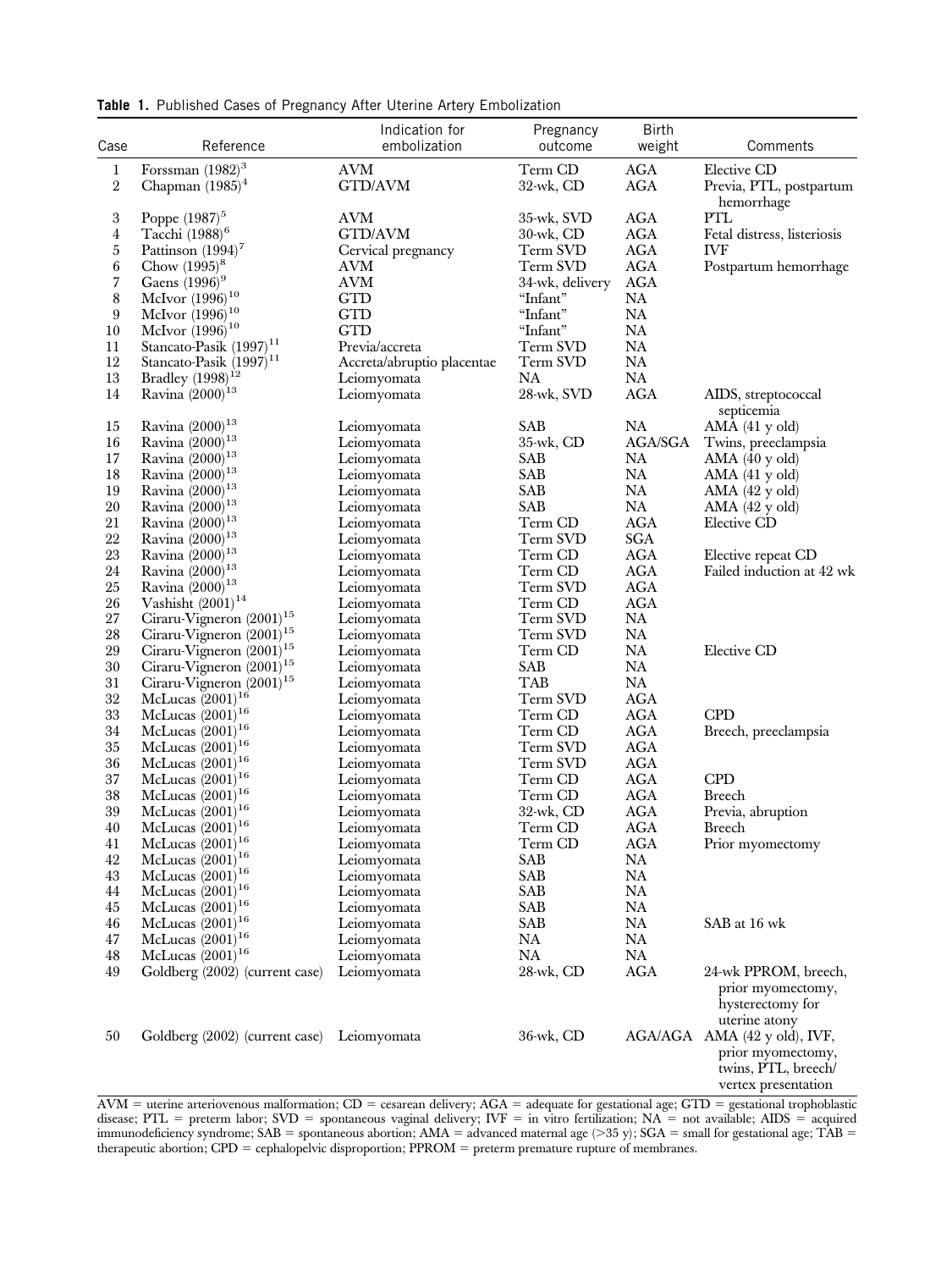**Table 2.** Pregnancy Complication Rates After Uterine Artery Embolization

|                                                                                 | Spontaneous<br>abortion rate | Postpartum<br>hemorrhage<br>rate | Premature<br>delivery<br>rate | Cesarean<br>delivery rate | Smallness for<br>gestational<br>age rate | Malpresentation<br>rate |
|---------------------------------------------------------------------------------|------------------------------|----------------------------------|-------------------------------|---------------------------|------------------------------------------|-------------------------|
| Pregnancy<br>after UAE                                                          | 22% (11/49)                  | 13% (4/31)                       | 28% (9/23)                    | 58% (18/31)               | $7\% (2/29)$                             | 17% (5/29)              |
| Pregnancy<br>after UAE<br>for<br>leiomyomata                                    | 32% (11/34)                  | $9\% (2/23)$                     | 22% (5/23)                    | $65\% (15/23)$            | $9\% (2/22)$                             | 22% (5/23)              |
| Pregnancy in<br>the general<br>population<br>$\mathbf{H} \mathbf{A} \mathbf{H}$ | $10 - 15%$                   | $4 - 6\%$                        | $5 - 10%$                     | 22%                       | 10%                                      | $5\%$                   |

 $UAE =$  uterine artery embolization.

Later that same year she underwent a myomectomy secondary to persistent symptomatic leiomyomata.

The patient then underwent in vitro fertilization, which resulted in the dichorionic twin gestation. She was admitted to the hospital for magnesium sulfate tocolysis and a course of betamethasone. After successful tocolysis, she was placed on prolonged bedrest. At 36 weeks labor began and an uncomplicated cesarean delivery was performed for breech/vertex presentation. Her twins were appropriately grown at 2359 g and 2469 g. The patient had an uncomplicated recovery, and she and the twins were discharged from the hospital on postoperative day 4.

#### **COMMENT**

Uterine artery embolization has been shown to be an effective treatment for symptomatic uterine leiomyomata, although no long-term studies have been published. Spies $2$  reported improvement in heavy bleeding in 90% (95% confidence interval [CI] 86%, 95%) and bulk symptoms in 91% (95% CI 86%, 95%) at 1 year. Outcomes data regarding women who desire future fertility are less clear and very limited.

In our case 1, because of contributing factors, such as chorioamnionitis, prior myomectomy, and nonvisualized residual leiomyomata, neither the premature rupture of membranes nor the uterine atony requiring hysterectomy can be definitively attributed to the prior uterine artery embolization. Nonetheless, it is important to be aware of the possible relationship between these complications and prior uterine artery embolization because of the increasing number of women desiring future fertility who are electing to undergo this therapy. Theoretically, devascularization of the myometrium resulting from the embolization procedure could affect its ability to successfully contract following delivery.

Our case 2 is the second reported twin gestation after uterine artery embolization. Although she experienced preterm labor, the patient did not ultimately deliver until 36 weeks' gestation.

Table 1 summarizes all published cases of pregnancies after uterine artery embolization.<sup>3-16</sup> We used the MeSH terms "uterine artery embolization" and "embolization." All articles were checked also for related references. A compilation and analysis of the 48 previously published cases, plus our two cases, shows a 22% (11 of 49) rate of spontaneous abortion, a 17% (five of 29) rate of malpresentation, a 7% (two of 29) rate of small for gestational age infants, a 28% (nine of 32) rate of premature delivery, a 58% (18 of 31) cesarean delivery rate, and a 13% (four of 31) rate of postpartum hemorrhage. If the analysis is limited to only women whose indication for embolization was symptomatic leiomyomata (eliminating those with procedures performed for uterine arteriovenous malformation, gestational trophoblastic disease, cervical pregnancy, placenta previa, placenta accreta, or abruptio placentae), there is a 32% (11 of 34) rate of spontaneous abortion, a 22% (five of 23) rate of malpresentation, a 9% (two of 22) rate of small for gestational age infants, a 22% (five of 23) rate of premature delivery, a 65% (15 of 23) cesarean delivery rate, and a 9% (two of 23) rate of postpartum hemorrhage. Reported rates in the general population for these events are 10–15% for spontaneous abortion, 5% for malpresentation, 10% for smallness for gestational age, 5-10% for premature delivery, 22% for cesarean delivery, and 4–6% for postpartum hemorrhage. $17,18$  Table 2 compares these three groups. In interpreting these rates, it should be taken into consideration that the cesarean delivery rate was affected by elective cases as well as two patients whose prior myomectomies necessitated operative delivery. The increased rate for malpresentations was possibly influ